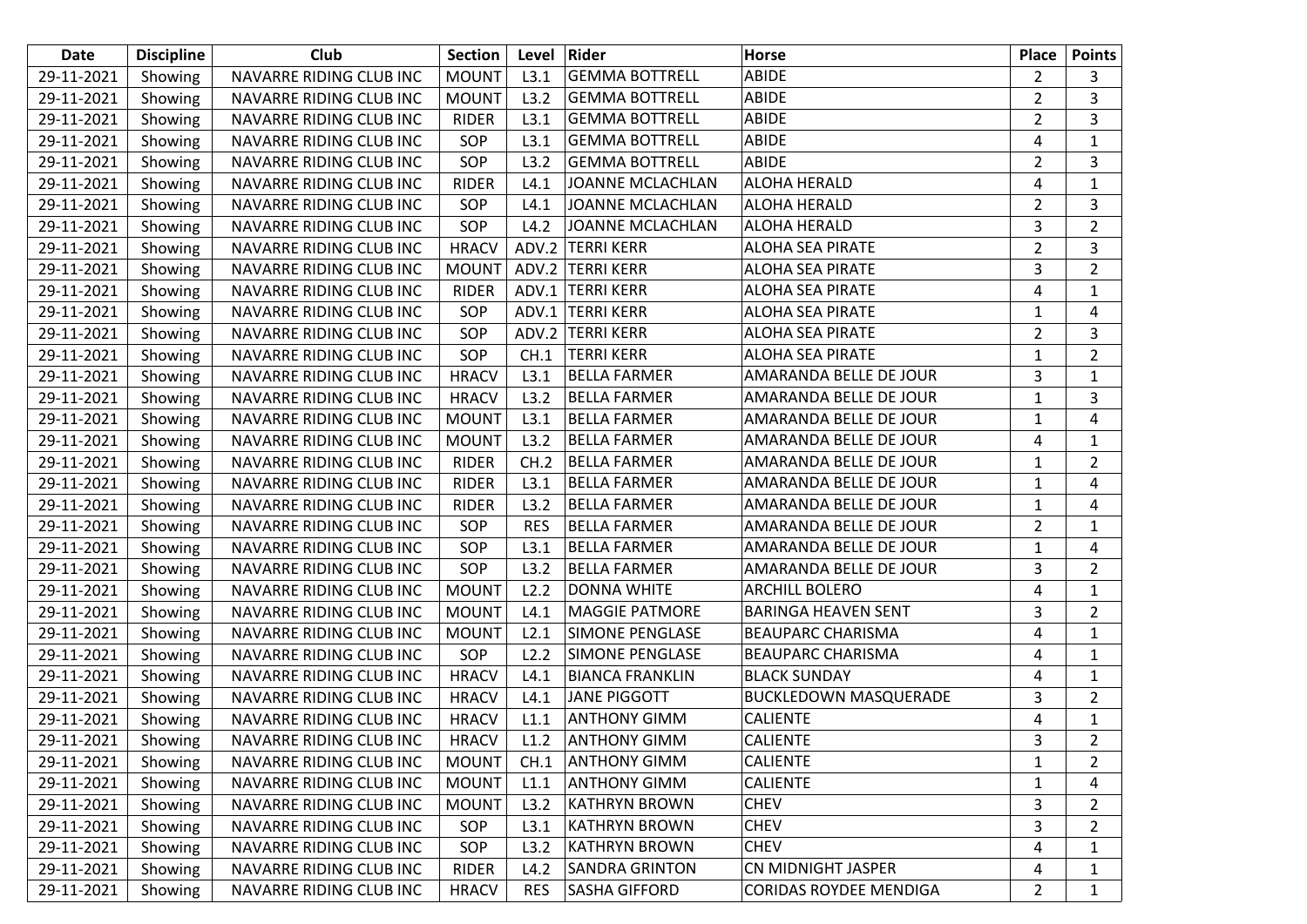| 29-11-2021 | Showing | NAVARRE RIDING CLUB INC | <b>HRACV</b> | L3.1       | <b>SASHA GIFFORD</b>     | <b>CORIDAS ROYDEE MENDIGA</b> | 1              | 3              |
|------------|---------|-------------------------|--------------|------------|--------------------------|-------------------------------|----------------|----------------|
| 29-11-2021 | Showing | NAVARRE RIDING CLUB INC | <b>HRACV</b> | L3.2       | <b>SASHA GIFFORD</b>     | <b>CORIDAS ROYDEE MENDIGA</b> | $\overline{2}$ | $\overline{2}$ |
| 29-11-2021 | Showing | NAVARRE RIDING CLUB INC | <b>MOUNT</b> | L3.2       | <b>SASHA GIFFORD</b>     | <b>CORIDAS ROYDEE MENDIGA</b> | 1              | 4              |
| 29-11-2021 | Showing | NAVARRE RIDING CLUB INC | <b>RIDER</b> | L3.2       | <b>SASHA GIFFORD</b>     | <b>CORIDAS ROYDEE MENDIGA</b> | 3              | $\overline{2}$ |
| 29-11-2021 | Showing | NAVARRE RIDING CLUB INC | SOP          | L3.1       | <b>SASHA GIFFORD</b>     | <b>CORIDAS ROYDEE MENDIGA</b> | $\overline{2}$ | 3              |
| 29-11-2021 | Showing | NAVARRE RIDING CLUB INC | SOP          | L3.2       | <b>SASHA GIFFORD</b>     | <b>CORIDAS ROYDEE MENDIGA</b> | 1              | 4              |
| 29-11-2021 | Showing | NAVARRE RIDING CLUB INC | <b>RIDER</b> | L5.1       | <b>KELLY MILLER</b>      | CROQUEMBOUCHE                 | 1              | 1              |
| 29-11-2021 | Showing | NAVARRE RIDING CLUB INC | <b>RIDER</b> | L5.2       | <b>KELLY MILLER</b>      | <b>CROQUEMBOUCHE</b>          | 1              | 1              |
| 29-11-2021 | Showing | NAVARRE RIDING CLUB INC | SOP          | L5.1       | <b>KELLY MILLER</b>      | CROQUEMBOUCHE                 | 1              | 1              |
| 29-11-2021 | Showing | NAVARRE RIDING CLUB INC | SOP          | L5.2       | <b>KELLY MILLER</b>      | CROQUEMBOUCHE                 | 1              | 1              |
| 29-11-2021 | Showing | NAVARRE RIDING CLUB INC | <b>HRACV</b> | L4.2       | <b>NATALIE WATERS</b>    | DEEJAY CHINA DOLL             | $\overline{2}$ | 3              |
| 29-11-2021 | Showing | NAVARRE RIDING CLUB INC | <b>MOUNT</b> | CH.2       | <b>NATALIE WATERS</b>    | DEEJAY CHINA DOLL             | 1              | $\overline{2}$ |
| 29-11-2021 | Showing | NAVARRE RIDING CLUB INC | <b>MOUNT</b> | L4.1       | <b>NATALIE WATERS</b>    | DEEJAY CHINA DOLL             | 1              | 4              |
| 29-11-2021 | Showing | NAVARRE RIDING CLUB INC | <b>MOUNT</b> | L4.2       | <b>NATALIE WATERS</b>    | DEEJAY CHINA DOLL             | 1              | 4              |
| 29-11-2021 | Showing | NAVARRE RIDING CLUB INC | <b>RIDER</b> | L1.1       | <b>NATALIE WATERS</b>    | DEEJAY CHINA DOLL             | 3              | $\overline{2}$ |
| 29-11-2021 | Showing | NAVARRE RIDING CLUB INC | <b>RIDER</b> | L1.2       | <b>NATALIE WATERS</b>    | DEEJAY CHINA DOLL             | 3              | $\overline{2}$ |
| 29-11-2021 | Showing | NAVARRE RIDING CLUB INC | SOP          | CH.2       | <b>NATALIE WATERS</b>    | DEEJAY CHINA DOLL             | 1              | $\overline{2}$ |
| 29-11-2021 | Showing | NAVARRE RIDING CLUB INC | SOP          | L4.1       | <b>NATALIE WATERS</b>    | DEEJAY CHINA DOLL             | 3              | $\overline{2}$ |
| 29-11-2021 | Showing | NAVARRE RIDING CLUB INC | SOP          | L4.2       | <b>NATALIE WATERS</b>    | DEEJAY CHINA DOLL             | 1              | 4              |
| 29-11-2021 | Showing | NAVARRE RIDING CLUB INC | <b>HRACV</b> | CH.2       | <b>EMMA CHOO</b>         | HALO MAISEY BELL LULLABY      | 1              | $\overline{2}$ |
| 29-11-2021 | Showing | NAVARRE RIDING CLUB INC | <b>HRACV</b> | L4.1       | <b>EMMA CHOO</b>         | HALO MAISEY BELL LULLABY      | $\overline{2}$ | 3              |
| 29-11-2021 | Showing | NAVARRE RIDING CLUB INC | <b>HRACV</b> | L4.2       | <b>EMMA CHOO</b>         | HALO MAISEY BELL LULLABY      | 1              | 4              |
| 29-11-2021 | Showing | NAVARRE RIDING CLUB INC | <b>MOUNT</b> | L4.1       | <b>EMMA CHOO</b>         | HALO MAISEY BELL LULLABY      | 4              | 1              |
| 29-11-2021 | Showing | NAVARRE RIDING CLUB INC | <b>MOUNT</b> | L4.2       | <b>EMMA CHOO</b>         | HALO MAISEY BELL LULLABY      | 3              | $\overline{2}$ |
| 29-11-2021 | Showing | NAVARRE RIDING CLUB INC | <b>RIDER</b> | L4.1       | <b>EMMA CHOO</b>         | HALO MAISEY BELL LULLABY      | $\overline{2}$ | 3              |
| 29-11-2021 | Showing | NAVARRE RIDING CLUB INC | <b>RIDER</b> | L4.2       | <b>EMMA CHOO</b>         | HALO MAISEY BELL LULLABY      | 3              | $\overline{2}$ |
| 29-11-2021 | Showing | NAVARRE RIDING CLUB INC | SOP          | L4.1       | <b>EMMA CHOO</b>         | HALO MAISEY BELL LULLABY      | 4              | $\mathbf{1}$   |
| 29-11-2021 | Showing | NAVARRE RIDING CLUB INC | SOP          | L4.2       | <b>EMMA CHOO</b>         | HALO MAISEY BELL LULLABY      | 4              | 1              |
| 29-11-2021 | Showing | NAVARRE RIDING CLUB INC | <b>HRACV</b> | <b>RES</b> | <b>STEPH HORTON</b>      | KILBURN'S MARY POPPINS        | $\overline{2}$ | 1              |
| 29-11-2021 | Showing | NAVARRE RIDING CLUB INC | <b>HRACV</b> | L1.1       | <b>STEPH HORTON</b>      | KILBURN'S MARY POPPINS        | 3              | $\overline{2}$ |
| 29-11-2021 | Showing | NAVARRE RIDING CLUB INC | <b>HRACV</b> | L1.2       | <b>STEPH HORTON</b>      | <b>KILBURN'S MARY POPPINS</b> | 1              | 4              |
| 29-11-2021 | Showing | NAVARRE RIDING CLUB INC | <b>MOUNT</b> | L1.1       | <b>STEPH HORTON</b>      | <b>KILBURN'S MARY POPPINS</b> | 3              | $\overline{2}$ |
| 29-11-2021 | Showing | NAVARRE RIDING CLUB INC | <b>MOUNT</b> | L1.2       | <b>STEPH HORTON</b>      | <b>KILBURN'S MARY POPPINS</b> | $\mathbf{1}$   | 4              |
| 29-11-2021 | Showing | NAVARRE RIDING CLUB INC | <b>RIDER</b> | CH.1       | <b>STEPH HORTON</b>      | KILBURN'S MARY POPPINS        | $\mathbf{1}$   | 2              |
| 29-11-2021 | Showing | NAVARRE RIDING CLUB INC | <b>RIDER</b> | L1.1       | <b>STEPH HORTON</b>      | KILBURN'S MARY POPPINS        | 1              | 4              |
| 29-11-2021 | Showing | NAVARRE RIDING CLUB INC | <b>RIDER</b> | L1.2       | <b>STEPH HORTON</b>      | KILBURN'S MARY POPPINS        | $\mathbf{1}$   | 4              |
| 29-11-2021 | Showing | NAVARRE RIDING CLUB INC | SOP          | L1.1       | <b>STEPH HORTON</b>      | KILBURN'S MARY POPPINS        | $\overline{2}$ | 3              |
| 29-11-2021 | Showing | NAVARRE RIDING CLUB INC | SOP          | L2.2       | <b>JACQUI MELBOURNE</b>  | KIRREWAY OLYMPIA              | 3              | 2              |
| 29-11-2021 | Showing | NAVARRE RIDING CLUB INC | <b>HRACV</b> | L1.1       | <b>BIANCA FIORENTINO</b> | <b>LORIOT PEEK-A-BOO</b>      | 1              | 4              |
| 29-11-2021 | Showing | NAVARRE RIDING CLUB INC | <b>HRACV</b> | L1.2       | <b>BIANCA FIORENTINO</b> | <b>LORIOT PEEK-A-BOO</b>      | 4              | $\mathbf{1}$   |